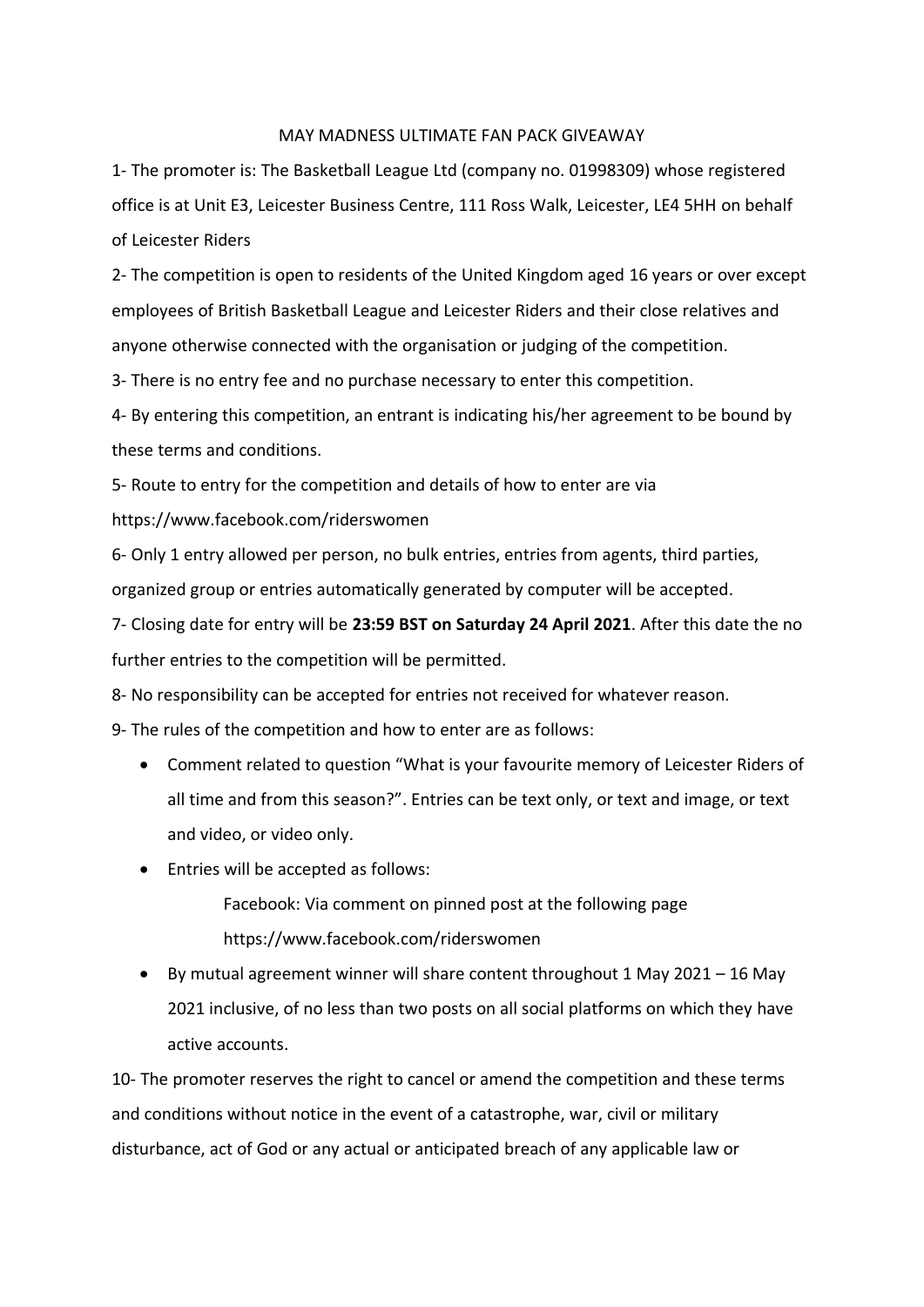regulation or any other event outside of the promoter's control. Any changes to the competition will be notified to entrants as soon as possible by the promoter.

11- The promoter is not responsible for inaccurate prize details supplied to any entrant by any third party connected with this competition.

12- There will be ONE winner in total for ONE May Madness Fan Pack. The Fan Pack contents are as follows:

- Club selected prize as detailed
- Max. 5x Standard tickets for 2022 BBL & WBBL Trophy Finals
- Max. 5x Standard tickets for 2022 BBL & WBBL Cup Finals
- Max. 5x Courtside tickets for 2022 BBL & WBBL Play Off Finals
- 1x SureShot Hot Shot Unit
- 2x Molten ball
- 4x May Madness branded tote bag
- 4x May Madness branded water bottle
- 4x foam hand
- 4x May Madness branded T-Shirt (Size L)
- 8x May Madness branded stickers
- 4x May Madness branded mouse mat
- 1x Tokyo Time cap

The prize is as stated and no cash or other alternatives will be offered. The prizes are not transferable. Prizes are subject to availability and we reserve the right to substitute any prize with another of equivalent value without giving notice.

13- The winner will be chosen at random by software, from all entries received and verified by Promoter and or its agents on Sunday 25 April 2021

14- The winner will be notified by Direct Message on Facebook within 48 hours of the selection date. If the winner cannot be contacted or does not claim the prize within 7 days of notification, we reserve the right to withdraw the prize from the winner and pick a replacement winner.

15- The promoter will notify the winner when and where the prize can be collected / is delivered.